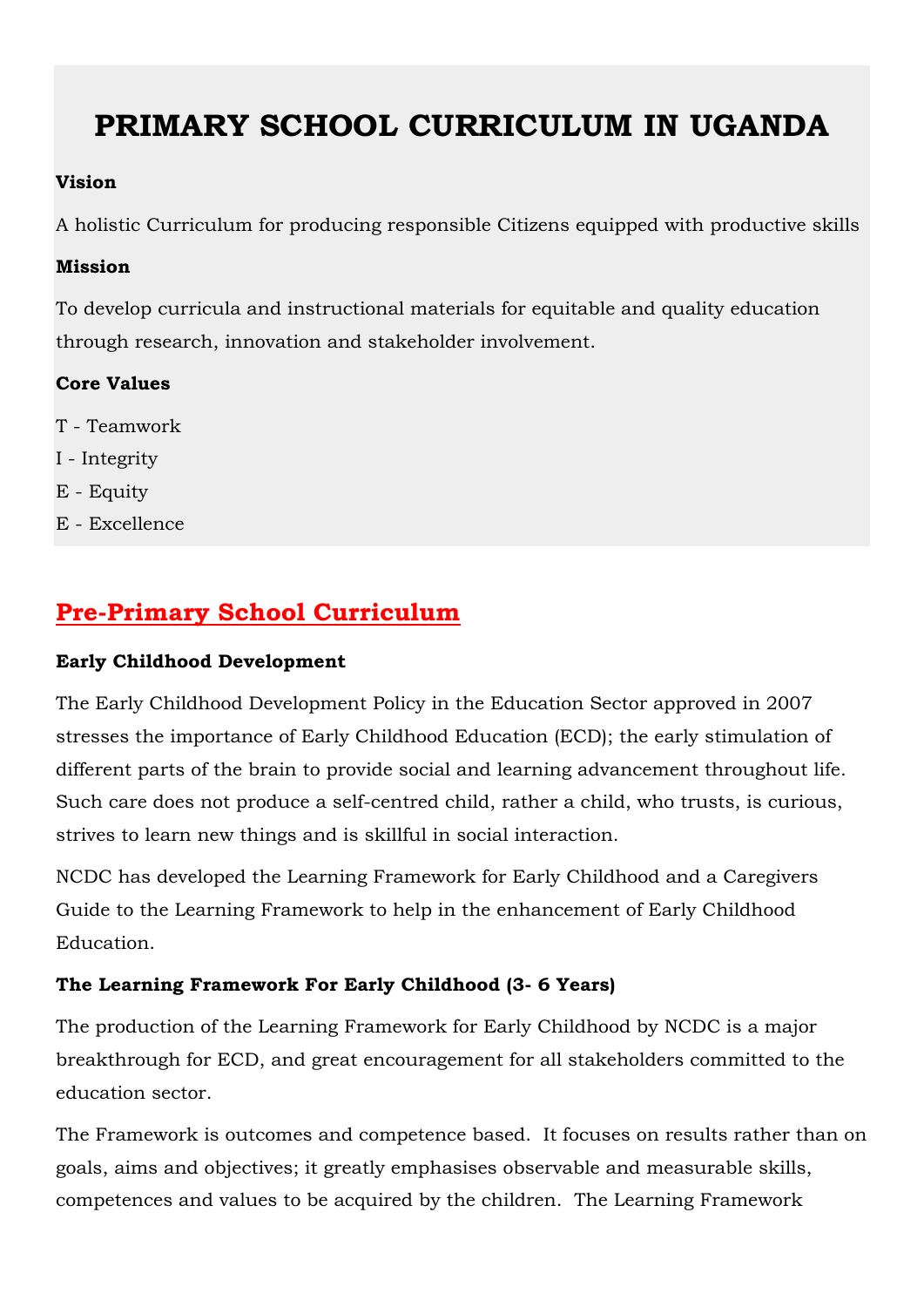strictly condemns examinations that are given to young children; great emphasis is put on continuous assessment.

It has been designed to allow every Ugandan child to enjoy the right to development, whether at home, in a formal or a semi–formal pre-school setting. For effective implementation, the Framework was translated into Kiswahili and 16 local languages namely: Runyankole/Rukiga; Runyoro/Rutoro; Alur; ; Acholi; Ngakarimojongo; Ateso; Lango; Dhopadhola; Lubwisi; Lukonzo; Luganda; Lugbarati; Kumam; Lusoga; Pokot; Lebthu.

#### **Caregivers Guide To The Learning Framework (3 – 6 Years)**

This Guide provides guidance on how to assess the child, record the progress, and report to those who need the progress reports on the child. This allows for regular monitoring of individual learners' progress, diagnosis of learning difficulties and providing necessary assistance.

The Caregiver's Guide also provides information on the teaching and learning experiences that enhance the holistic development of a child. Emphasis is on learnercentredness, and provides for increased learner-teacher contact time, different ability groups and use of familiar language for initial literacy.

Care should be taken in handling children at this stage because any mistake made may have a lasting impact on the learner. All stakeholders should play their role in ensuring proper childhood development.

### **Primary School Curriculum**

The Primary School Curriculum aims at enabling learners to develop competences and life skills for lifelong learning. It emphasises the importance of literacy,numeracy, language development, values, attitudes, cross-cutting issues and continuous assessment. The curriculum advocates for the use of friendly child-centred methods and approaches where learners must participate in their learning activities in order to make reasonable learning achievements. It aims at enabling learners to acquire self-confidence and meet the demands of life.

The Uganda Primary School Curriculum is presented in three cycles, namely:

- **Lower Primary Curriculum**
- **Transition Curriculum**
- **Upper Primary Curriclum**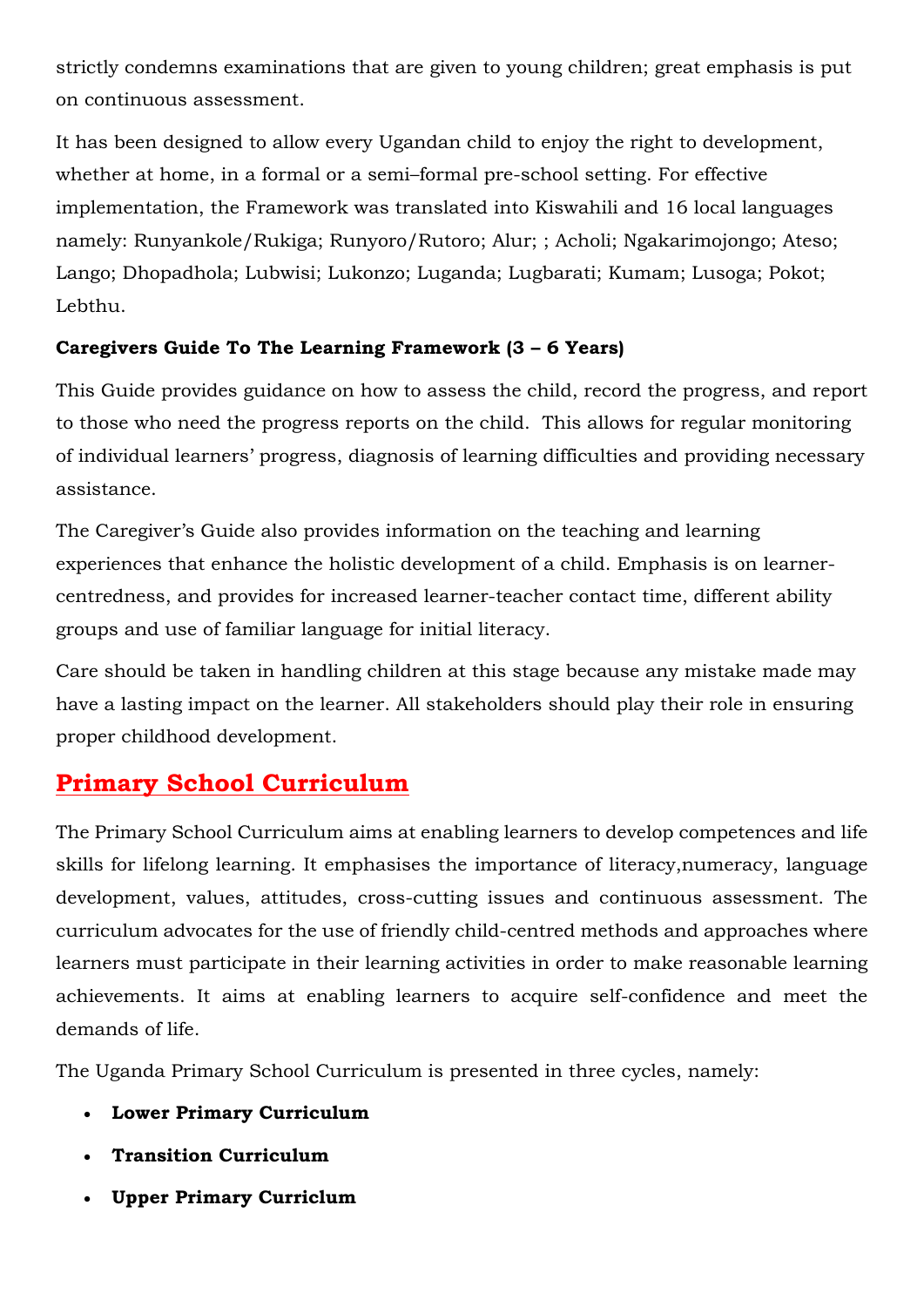### **Thematic / Lower Primary Curriculum**

This is the curriculum used for P1-P3 classes. It is called Thematic Curriculum because its content is arranged around themes that are familiar to the learners. Teachers are expected to use a familiar area language as the medium of instruction. This may be Local Language for the learners whose first language is not English, English or any language that the learners are able to understand. However, English should be taught in English, and as a strand right from Primary One.

Thematic Curriculum is hinged on five pillars namely:

- 1. The use of themes that interest children
- 2. Use of familiar area language as a medium of instruction
- 3. The class-teacher system
- 4. Use of non-text book materials
- 5. Continuous assessment of learners' achievements

#### **There are twelve themes per class, namely:**

| <b>Primary One</b>              | <b>Primary Two</b>                            | <b>Primary Three</b>                                     |
|---------------------------------|-----------------------------------------------|----------------------------------------------------------|
| 1. Our School                   | 1. Our School and<br>Neighbourhood            | 1. Our Sub-County/Division                               |
| 2. Our Home                     | 2. Our Home and<br>Community                  | 2. Livelihood in Our Sub-<br>County/Division             |
| 3. Our Community                | 3. Human Body and<br>Health                   | 3. Our Environment in Our Sub-<br>County/Division        |
| 4. The Human Body<br>and Health | 4. Food and Nutrition                         | 4. Environment and Weather in<br>Our Sub-County/Division |
| 5. Weather                      | 5. Our Environment                            | 5. Living Things: Plants in Our Sub-<br>County/Division  |
| 6. Accidents and<br>Safety      | 6. Things we Make                             | 6. Living Things: Animals in Our Sub-<br>County/Division |
| 7. Living Together              | 7. Transport in Our<br>Community              | 7. Managing Resources in Our Sub-<br>County/Division     |
|                                 | 8. Food and Nutrition 8. Accidents and Safety | 8. Keeping Peace in Our Sub-<br>County/Division          |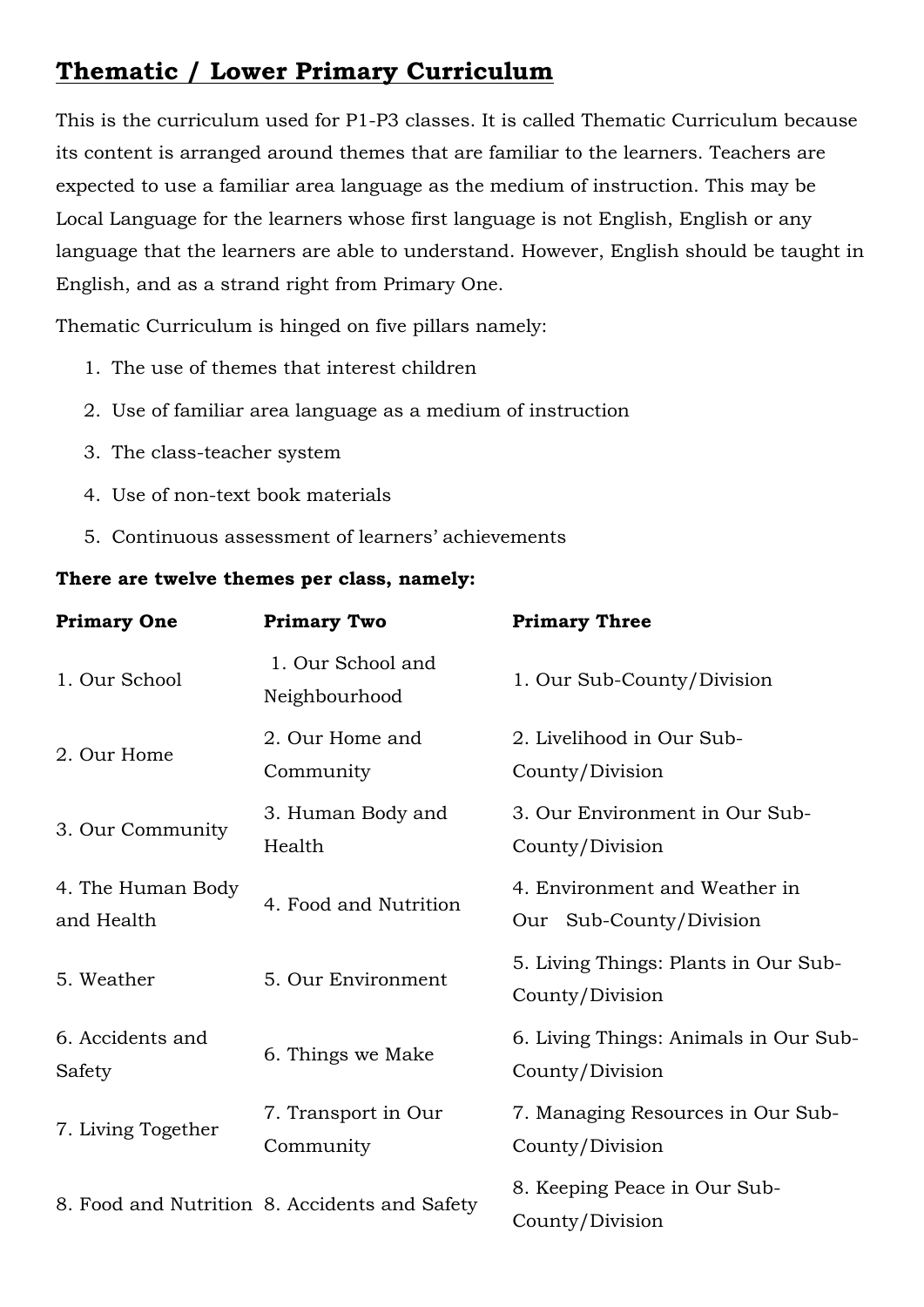| 9. Transport                     | 9. Peace and Security     | 9. Culture and Gender in Our Sub-<br>County/Division |
|----------------------------------|---------------------------|------------------------------------------------------|
| 10. Things we Make               | 10. Child Protection      | 10. Health in Our Sub-<br>County/Division            |
| 11. Our Environment 11. Measures |                           | 11. Basic Technology in Our Sub-<br>County/Division  |
| 12. Peace and                    | 12. Recreation, Festivals | 12. Energy in Our Sub-                               |
| Security                         | and Holidays              | County/Division                                      |

### **Transition Curriculum (Primary 4)**

The P4 Curriculum provides for transition from:

- Thematic to subject-based learning.
- Use of local language to gradual use of English as medium of instruction i.e. in term 1 teachers should use local language and English; in term 2 local language is minimised; in term 3 the medium of instruction should be purely English
- Use of non-textbook materials to use of both non textbook and textbook materials
- Thirty minutes to forty minutes of lesson time
- Creative Performing Arts (CPA) and Physical Education to Creative Arts and Physical Education (CAPE)

At this level, the subjects were reviewed and repackaged to emphasise both content and language competences. The subjects offered are:

- English Language
- **Mathematics**
- Integrated Science
- Social Studies
- Religious Education (Christian Religious Education (CRE) and Islamic Religious Education (IRE))
- Creative Arts and Physical Education (CAPE) i.e. Music, Dance and Drama (CAPE 1), Physical Education (CAPE 2), Art and Technology (CAPE 3)
- Local Language